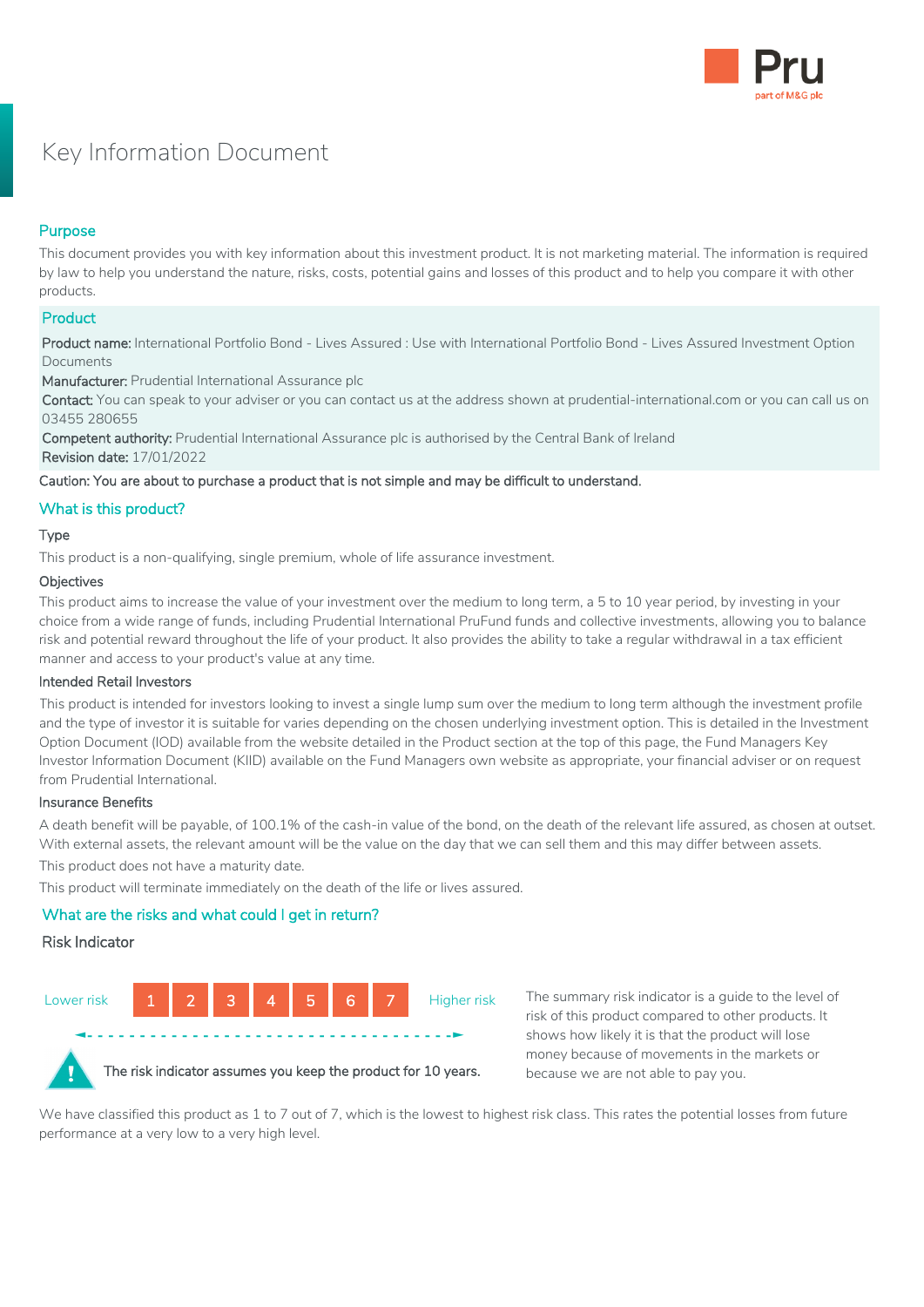If the total charges or withdrawals taken from this product exceed any growth achieved then it will fall in value, possibly to less than you have invested.

Investment returns may be lower than anticipated.

We may apply a notice period to partial and full withdrawals from any of the PruFund funds.

This product does not include any protection from future market performance so you could lose some or all of your investment.

If Prudential International Assurance plc is not able to pay you what is owed, you could lose your entire investment.

However, you may benefit from a consumer protection scheme (see the section 'What happens if Prudential International Assurance plc is unable to pay you'). The indicator shown above does not consider this protection.

#### Performance scenarios

The returns on your investment will be dependent upon which fund or funds you choose to invest in. Further details of the possible returns for each investment fund available can be found in the IOD or KIID applicable to each fund.

This Key Information Document shows performance scenarios and costs based on an investment of £10,000. The minimum initial investment for this product is £20,000.

The figures shown include all the costs of the product itself, but may not include all the costs that you pay to your adviser or distributor. The figures do not take into account your personal tax situation, which may also affect how much you get back.

# What happens if Prudential International Assurance plc is unable to pay out?

Prudential International exceeds its capital requirements and is financially strong. However, in the unlikely event that Prudential International, the fund manager, Prudential in the UK or the custodian of fund assets should fail to meet their financial obligations, You may face financial loss. Prudential International products will not be covered by a government-backed financial guarantee scheme, including the FSCS in the UK.

# What are the costs?

The Reduction in Yield (RIY) shows what impact the total costs you pay will have on the investment return you might get. The total costs take into account one-off, ongoing and incidental costs.

The overall costs of the product will depend on the investments chosen and the table below shows what the lower and higher possible costs will be for three different holding periods. The figures include potential early exit penalties and assume that you invest £10,000. Further details of the costs of each of the funds available can be found in the IOD or KIID applicable to each fund.The figures are estimates and may change in the future.

# Costs over Time

The person selling you or advising you about this product may charge you other costs. If so, this person will provide you with information about these costs, and show you the impact that all costs will have on your investment over time.

| Investment £10,000                  | If you cash in after: |                    |                   |
|-------------------------------------|-----------------------|--------------------|-------------------|
|                                     | 1 year!               | 5 years            | 10 years (RHP)    |
| $\vert$ Total costs $\vert f \vert$ | 47.05 - 1.288.36      | 247.50 - 4.433.871 | 528.02 - 8,835.95 |
| Impact on return (RIY) per year (%) | $0.48\% - 13.50\%$    | $0.48\%$ - 9.02%   | $0.48\%$ - 8.44%  |

# Composition of Costs

The table below shows:

• the impact each year of the different types of costs on the investment return you might get at the end of the recommended holding period;

• the meaning of the different cost categories.

| This table shows the impact on return per year (%) |                                       |                   |                                                                                                                                           |  |  |
|----------------------------------------------------|---------------------------------------|-------------------|-------------------------------------------------------------------------------------------------------------------------------------------|--|--|
| One-off costs                                      | Entry costs                           | $0.00\% - 0.58\%$ | The impact of the costs you pay when entering your investment.                                                                            |  |  |
|                                                    | Exit costs                            | $0.00\% - 0.00\%$ | The impact of the costs of exiting your investment when it matures.                                                                       |  |  |
| Ongoing costs                                      | Portfolio transaction costs           | $0.00\% - 0.77\%$ | The impact of the costs of us buying and selling underlying investments<br>for the product.                                               |  |  |
|                                                    | Other ongoing costs                   | $0.48\% - 4.37\%$ | The impact of the costs that are taken each year for managing your<br>investments.                                                        |  |  |
| Incidental costs                                   | $0.00\% - 2.73\%$<br>Performance fees |                   | The impact of the performance fee. Please see the Investment Option<br>Document of your selected investment to determine if this applies. |  |  |
|                                                    | Carried interests                     | $0.00\% - 0.00\%$ | The impact of carried interests. Please see the Investment Option<br>Document of your selected investment to determine if this applies.   |  |  |

The actual costs charged may differ from those illustrated above. Additional costs may be payable if product options are chosen throughout the lifetime of your investment. The fund costs are based on the range of funds that are expected to be available during the assumed lifetime of your investment, including some funds that may not be available at the time you first invest.